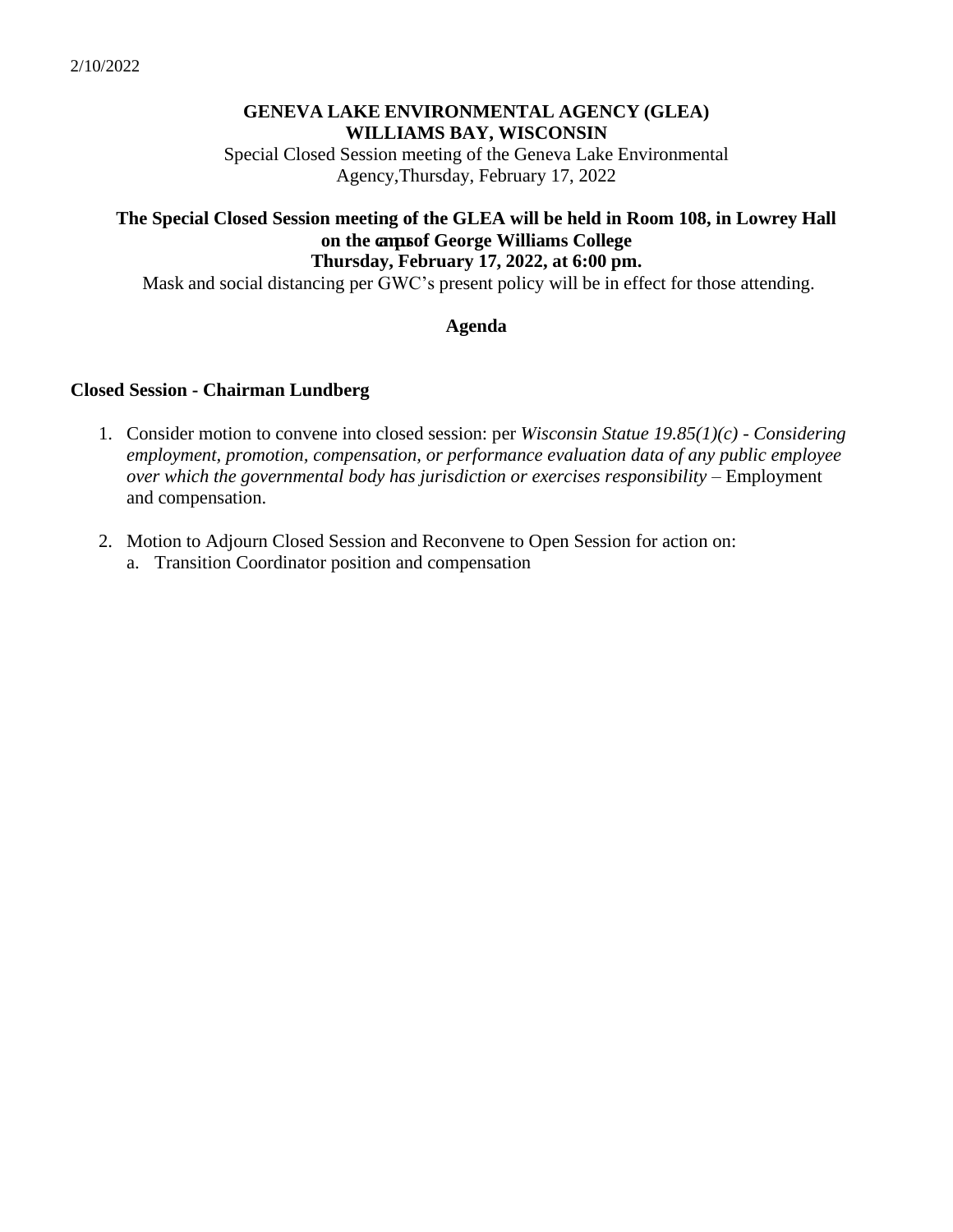### **GENEVA LAKE ENVIRONMENTAL AGENCY (GLEA) WILLIAMS BAY, WISCONSIN**

Monthly business meeting of the Geneva Lake Environmental Agency, Thursday, February 17, 2022

#### **The monthly business meeting of the GLEA will be held in Room 108, in Lowrey Hall on the campus of George Williams College Thursday, February 17, 2022, at 6:30 pm.**

Mask and social distancing per GWC's present policy will be in effect for those attending.

### **Agenda**

Call Meeting of GLEA Board of Directors to Order – Chairman L. Lundberg.

Roll Call.

### **General Business:**

Comments from the public.

- 1. Approve minutes of January  $20<sup>th</sup>$ , 2022, Regular business meeting and closed session meeting.
- 2. Monthly Review Items:
	- a. Action on January 2022 Income Statement.
	- b. Action on January 2022 Balance Sheet
	- c. CD Renewal
	- d. Bookkeeper's January Disbursement Report
	- e. Bookkeeper's ongoing Donation Report
	- f. Action on Staff Report:

-Director report for January 2022

# **Possible action on the following business.**

- 1. Trinke Estates Dredging
	- a) Dredging Permit update
	- b) No Responses from Trinke about funding
	- c) Funding for Dredging
- 2. USGS Sampling
	- a) April Sampling Date Ice Melt
	- b) White River Sampling Protocol/ Shipping Rate Increase
	- c) Bigfoot Creek Staff Gauge
- 3. Groundwater Study
	- a) Five-year report for 2017 Groundwater study
- 4. Water Alliance/CD3 Machine/AIS
	- a) Attendance vs. Participation
	- b) Update on Shared Service Agreement
	- c) Usage Report
	- d) Launch Attendants Training
	- e) Wisconsin Seagrant
	- f) WDNR GLEA SSW Town Hall Presentation Webinar
	- g) Hand Pulling
- 5. Lake Management Plan Grant
	- a) SEWRPC
	- b) Whole lake Sub PI Survey